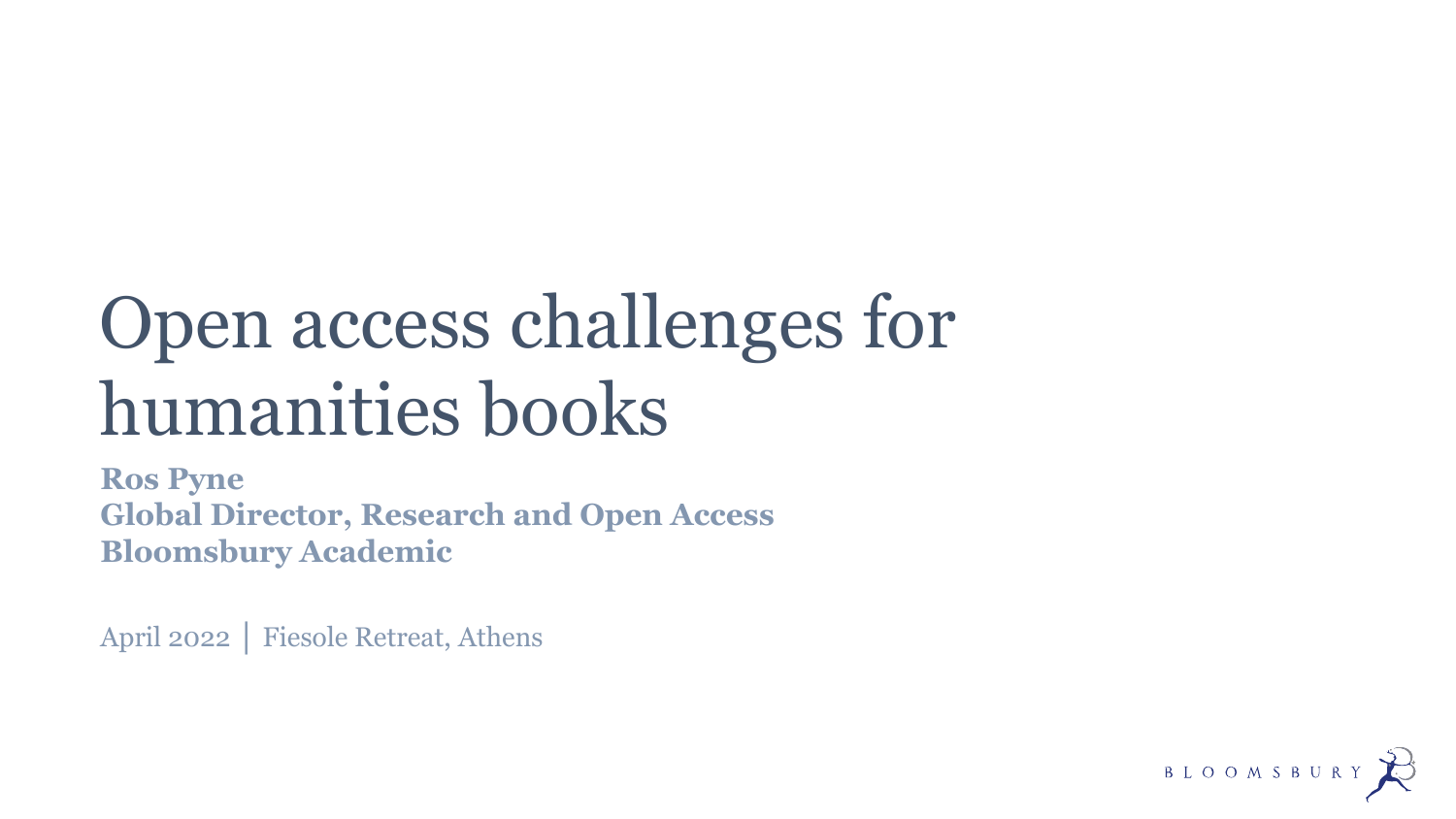## Challenges in extending OA to humanities monographs

**Culture and trust**  $\bigvee\bigvee$ 

Third-party rights

Distribution and visibility  $\sqrt{\sqrt{\ }}$ 

Funding and cost ?

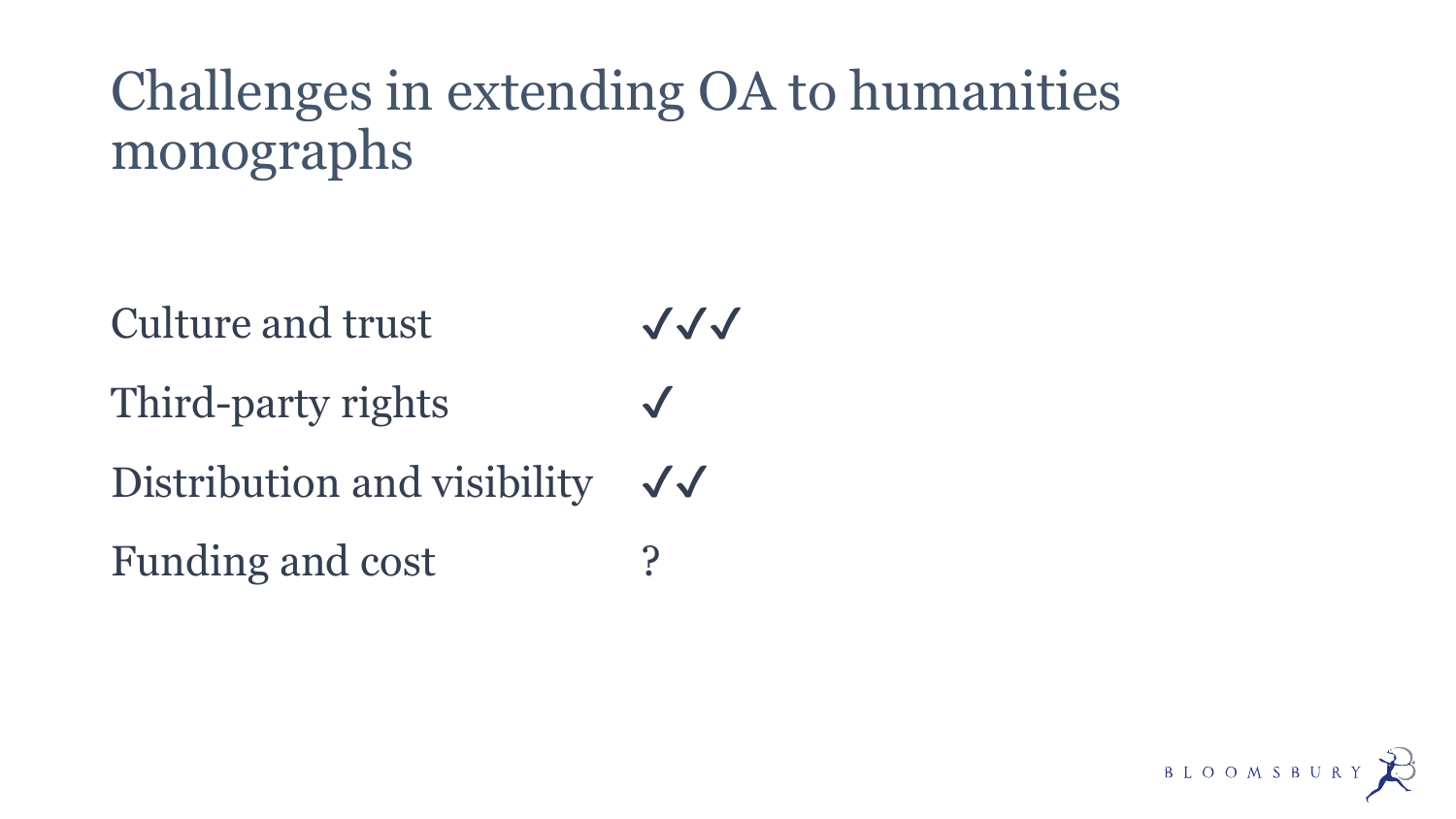## Current approaches to OA books

| <b>Model</b>                                                   | Example publishers / service providers                                                                                                                                                     |
|----------------------------------------------------------------|--------------------------------------------------------------------------------------------------------------------------------------------------------------------------------------------|
| Book processing charge (BPC) /<br>Open access fee              | Bloomsbury, Brill, CUP, De Gruyter, OUP, Manchester University Press,<br>Palgrave Macmillan, Routledge, Stockholm University Press, UCL Press,<br>University of California Press (Luminos) |
| Delayed/ 'retrospective' OA                                    | Bloomsbury, Brill, CUP, De Gruyter, Routledge                                                                                                                                              |
| <b>Freemium</b>                                                | CUP, OECD, Open Book Publishers, OpenEdition, Open Humanities Press,<br><b>Punctum Books</b>                                                                                               |
| Institutional subsidy / New<br><b>University Presses (NUP)</b> | Lever Press, UCL Press, University of Huddersfield Press, White Rose Press                                                                                                                 |
| <b>Library Membership</b>                                      | Open Book Publishers, Punctum Books, University of California Press<br>(Luminos)                                                                                                           |
| <b>Library Consortium</b>                                      | De Gruyter, Knowledge Unlatched, Transcript                                                                                                                                                |
| <b>Subscribe to Open (backlist)</b>                            | Central European University Press, Liverpool University Press, MIT Press,<br>University of Michigan Press                                                                                  |
| Crowdfunding                                                   | Unglue. it (typically in collaboration with publishers, e.g., CUP, OBP), self-<br>published authors                                                                                        |

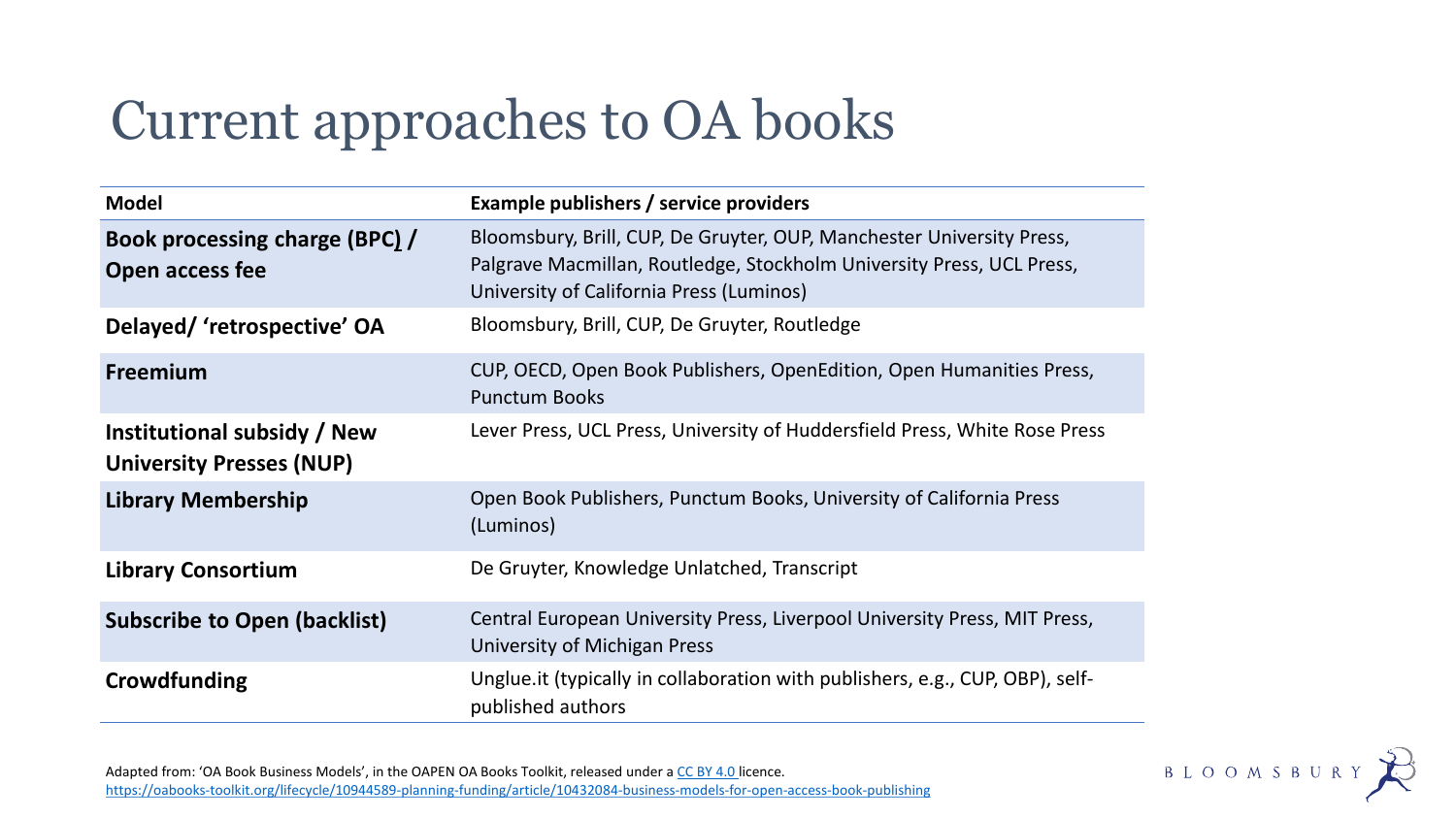### The OA funding dilemma for monographs

Higher costs to produce…

… but less direct funding in the system

### So, how might a model work that doesn't load all the cost onto individual books/authors/institutions?

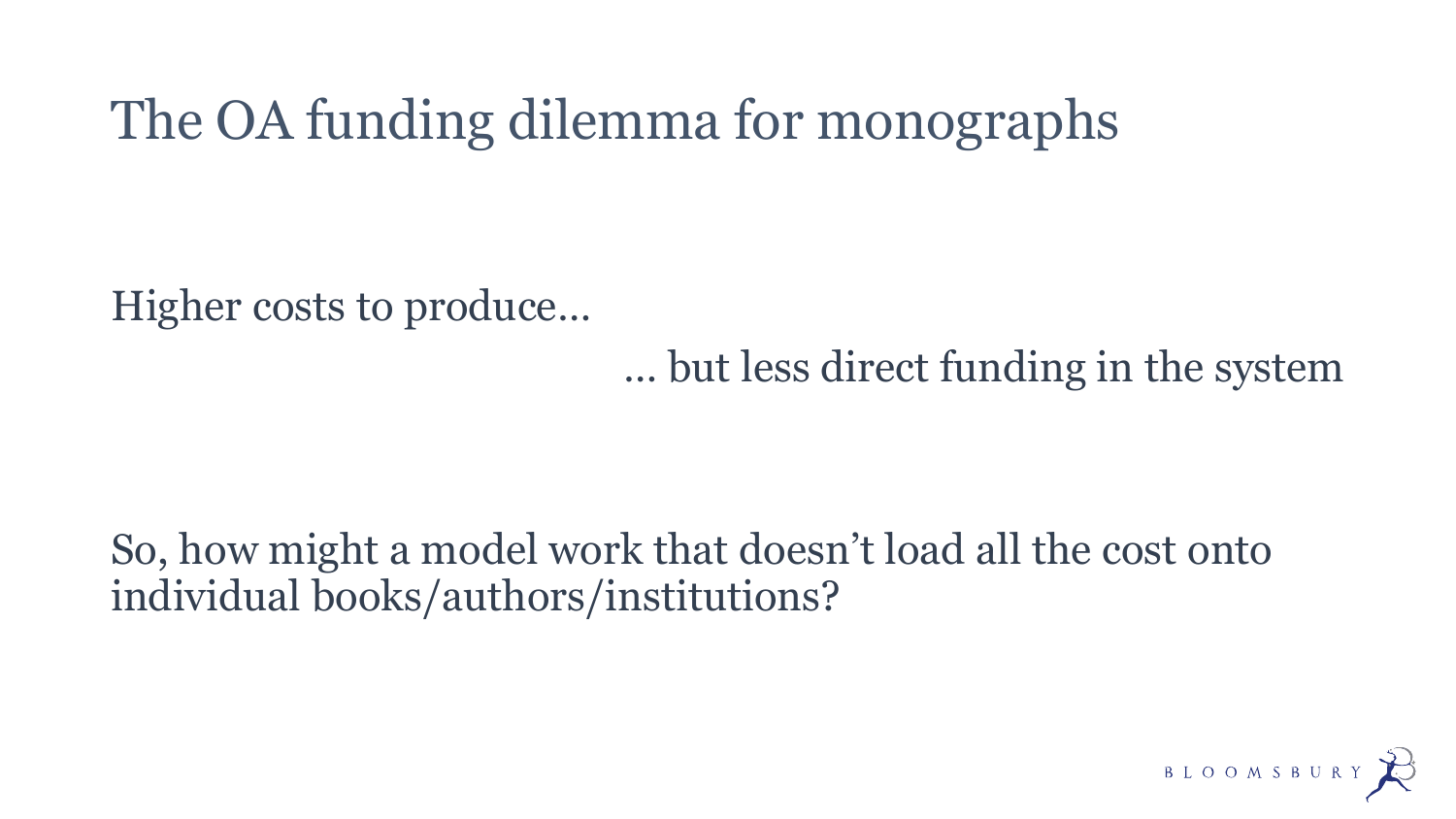### BLOOMSBURY Academic

### Back in 2008...

**Bloomsbury pioneered** a freemium OA model based on selling the print and making digital editions OA.

#### **About Us** Home

**Publications FAOs** 

**Contact Us Links** 

#### you are here > Home

#### **Introducing Bloomsbury Academic**



Bloomsbury Academic is a radically new scholarly imprint launched in September 2008.

Bloomsbury Academic will begin publishing monographs in the areas of Humanities and Social Sciences. While respecting the traditional disciplines we will seek to build innovative lists on a thematic basis, on issues of particular relevance to the world today.

Publications will be available on the Web free of charge and will carry Creative Commons licences. Simultaneously physical books will be produced and sold around the world.

For the first time a major publishing company is opening up an entirely new imprint to be accessed easily and freely on the Internet. Supporting scholarly communications in this way our authors will be better served in the digital age.

#### **Radically Different**

- We're employing the latest solutions in digital publishing.
- **We're committed to maintaining the highest** of academic standards and traditional publishing values, ensuring quality editorial selection, peer-review, copyediting, formatting, marketing, promotion and distribution worldwide.
- Use of our Creative Commons licences protect copyright while offering free and easy access online.
- We will encourage innovative multimedia mixes and promote creative Internet marketing.
- We plan to spend a lot of time with librarians exploring now best to serve the academic community.
- Our platform will be open to other publishers and organisations that wish to place their content online on open licences.
	- For more info please read the NEWS Release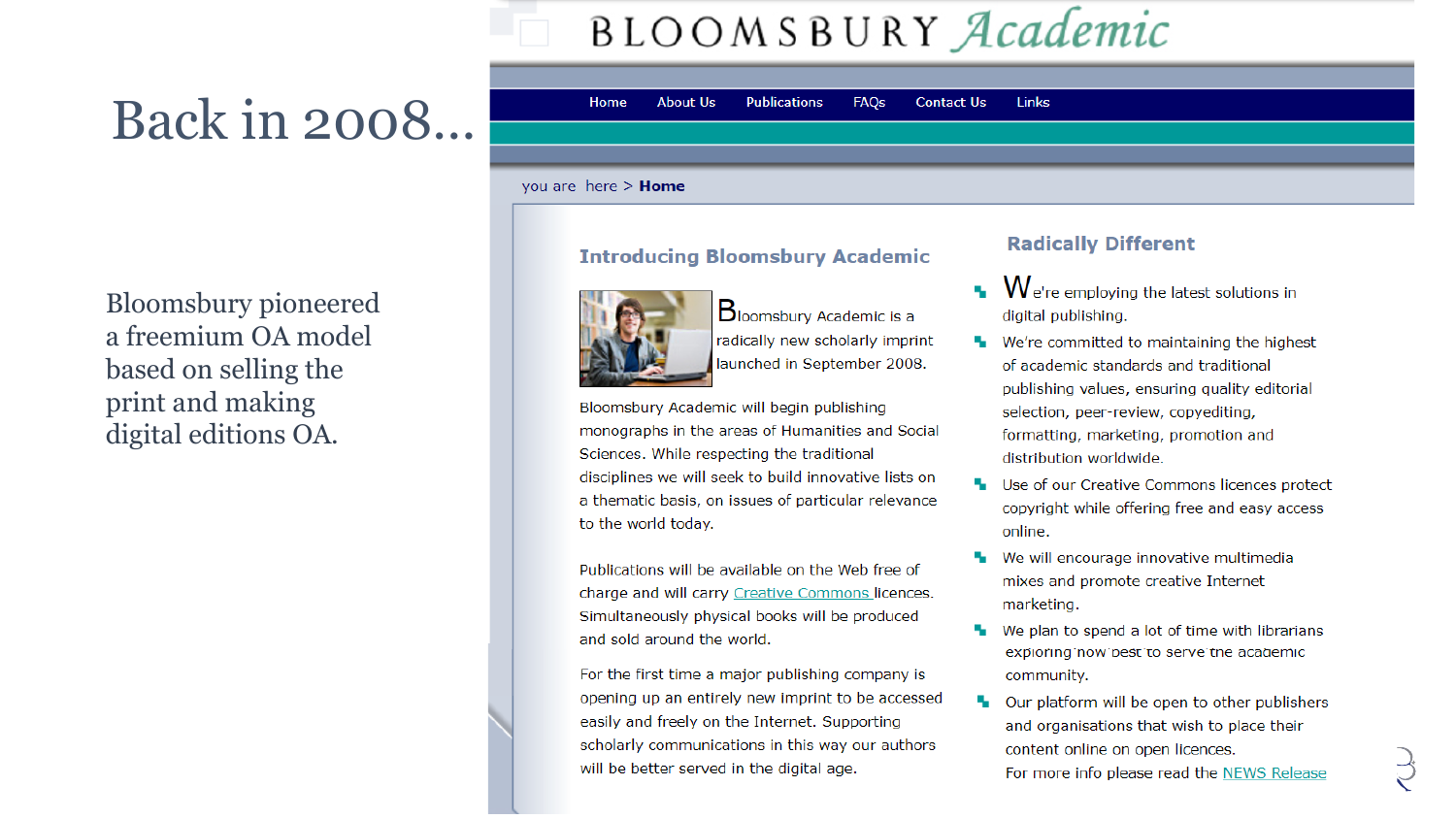### …digital has come a long way since then







B L O O M S B U R Y

Philip Shaw, Angus Phillips, and Maria Bajo Gutiérrez (2021) 'Arts, Humanities, and Social Sciences Monographs', Oxford Centre for International Publishing [https://www.oxfordpublish.org/resources/Arts\\_and\\_Humanities\\_and\\_Social\\_Science\\_Monograph\\_Report\\_October\\_2021\\_Final.pdf](https://www.oxfordpublish.org/resources/Arts_and_Humanities_and_Social_Science_Monograph_Report_October_2021_Final.pdf)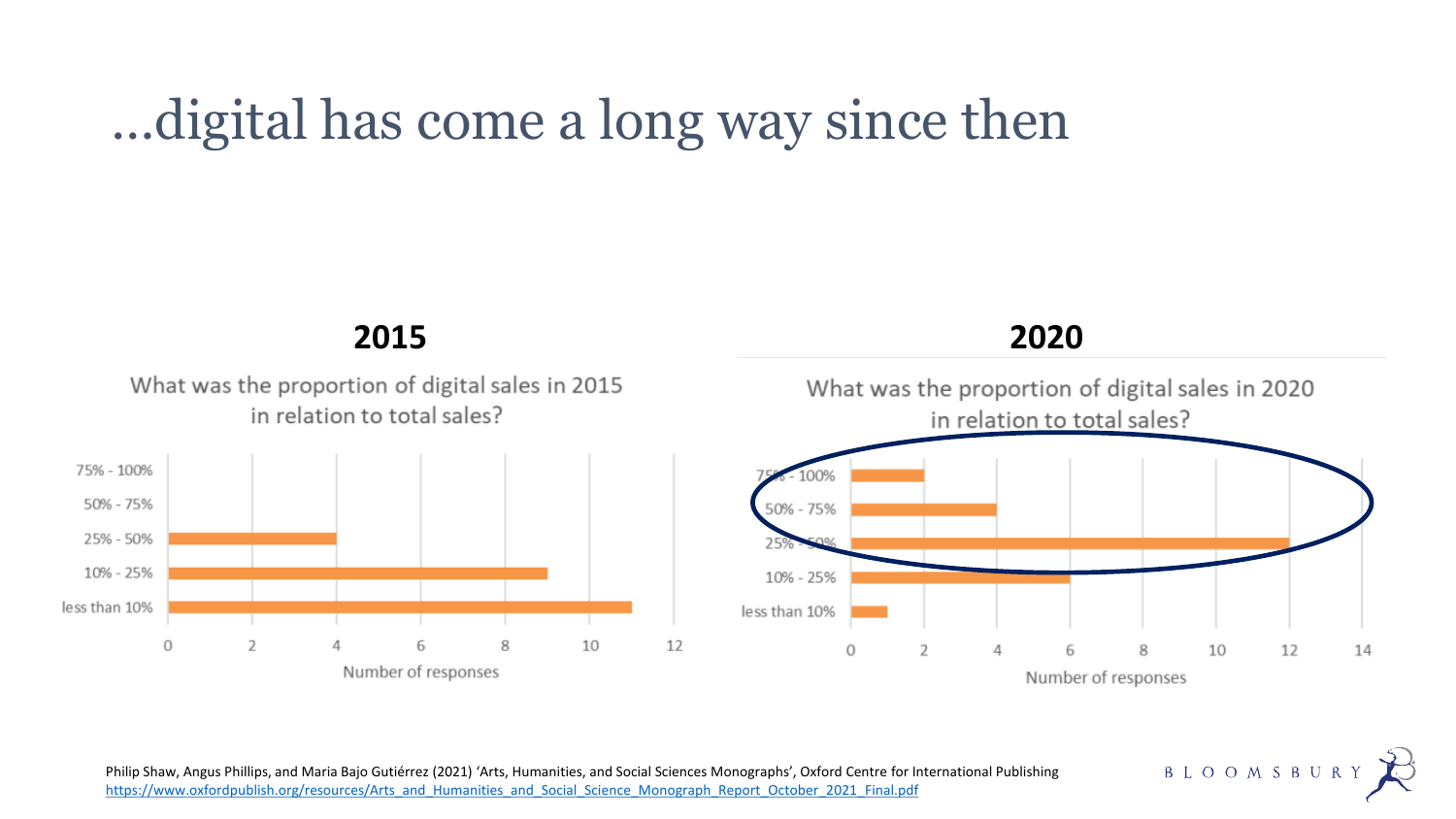### Views on print and digital monographs

…while we are ready to incorporate new means of scholarly production and publication, we also believe that **there is much about the print monograph that should not be lost in our digital future**.

[On the impact of COVID]: **19 out of 25 presses included a reference to the decline in print sales and to increased digital sales and/or usage.** Six respondents used the term 'acceleration' when describing the impact of Covid upon an existing trend.

> 'Arts, Humanities and Social Sciences Monographs'*,*  OICP, 2021

'The Future of the Monograph in the Digital Era', Michael A. Elliott, 2015

Results indicate **an interest in coexisting print and digital formats**  [...] print is generally preferred for reading, with digital for quick reading and searching.

> 'Researchers' Perspectives on the Purpose and Value of the Monograph', OUP & CUP, 2019

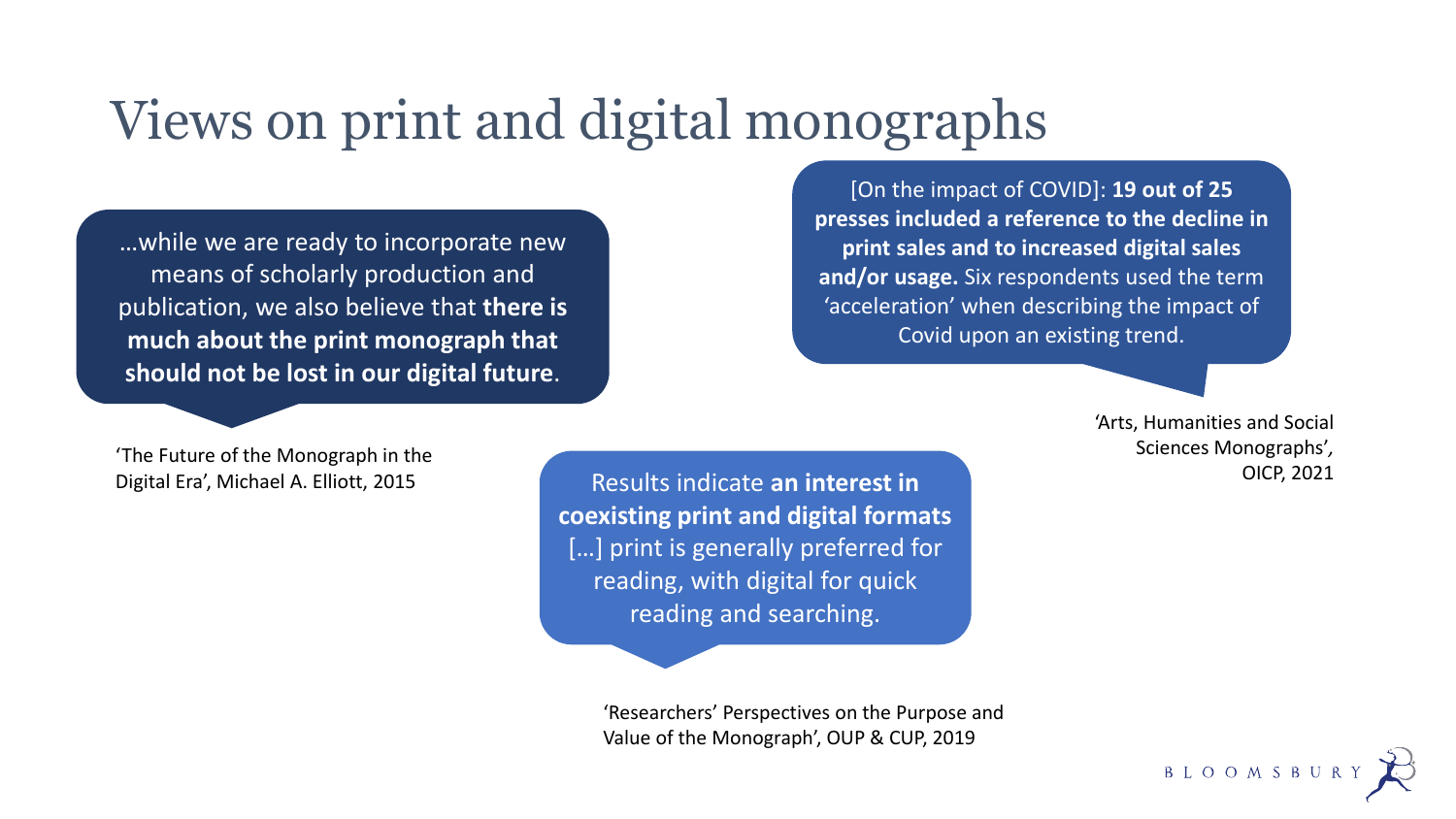### Academic book sales routes (simplified!)



**the supply chain for academic books is inherently more complex, and thus more costly, than that for journals**. It has to encompass retail as well as library sales and cope with the absence of regular repeat subscriptions, the continuing dominance of print alongside e-books […] huge volumes of titles in front-lists and back-lists, and low volumes of sales per title.

> 'The supply chain for academic books', Michael Jubb and Richard Fisher, 2017

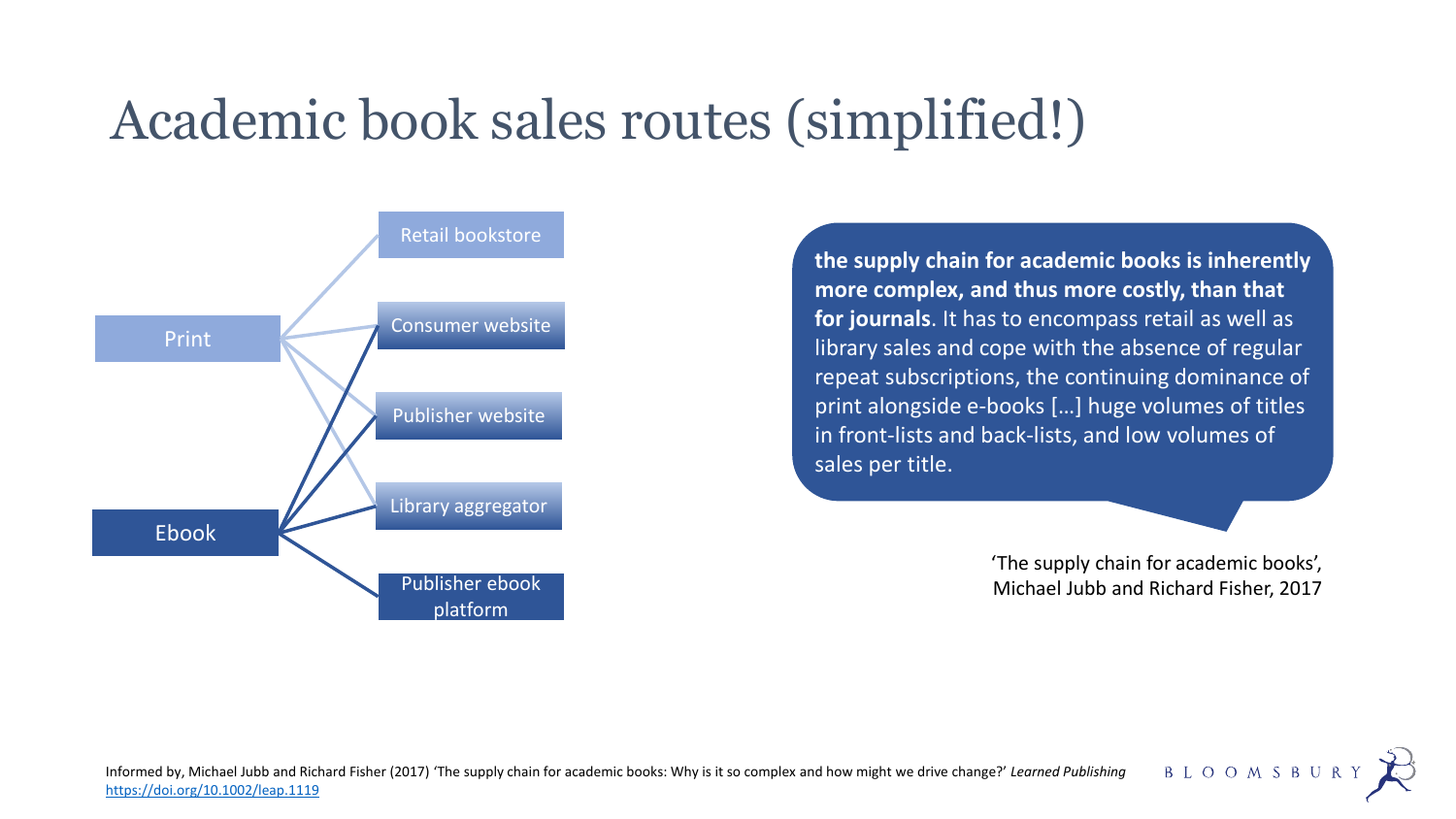### What about funders?

Publishers have been a long way ahead of funders on OA books

It's critical that funders understand how different monographs are from research articles...

…because funder intervention is likely to be necessary for us substantially to scale up OA book publishing

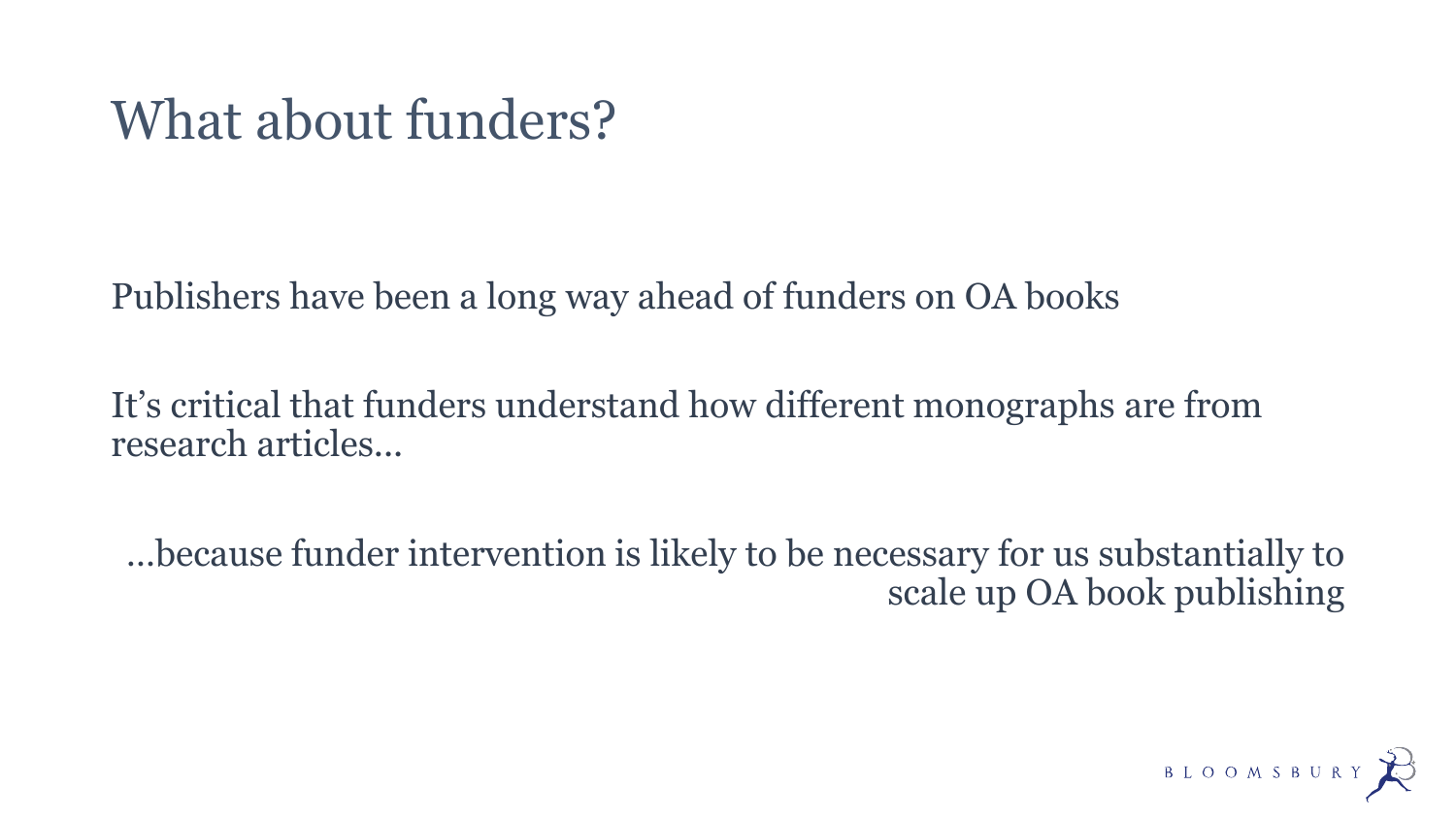### Some final thoughts

- Models for OA books are likely to need to bring together multiple funding sources to be sustainable (e.g. print + library contribution + funder contribution).
- All these models are likely to be complex; that adds cost, as does the diversity of models.
- In order to enable equitable OA for all authors, it's likely that versions of a subscribe to open model will be needed – how sustainable will those library contributions be in face of future budget cuts?
- Developing the systems and infrastructure to enable new OA models and publishing will incur costs for all involved.
- Given the shifting current dynamics, whatever we develop now will probably need to be re-worked and re-imagined in a decade's time.